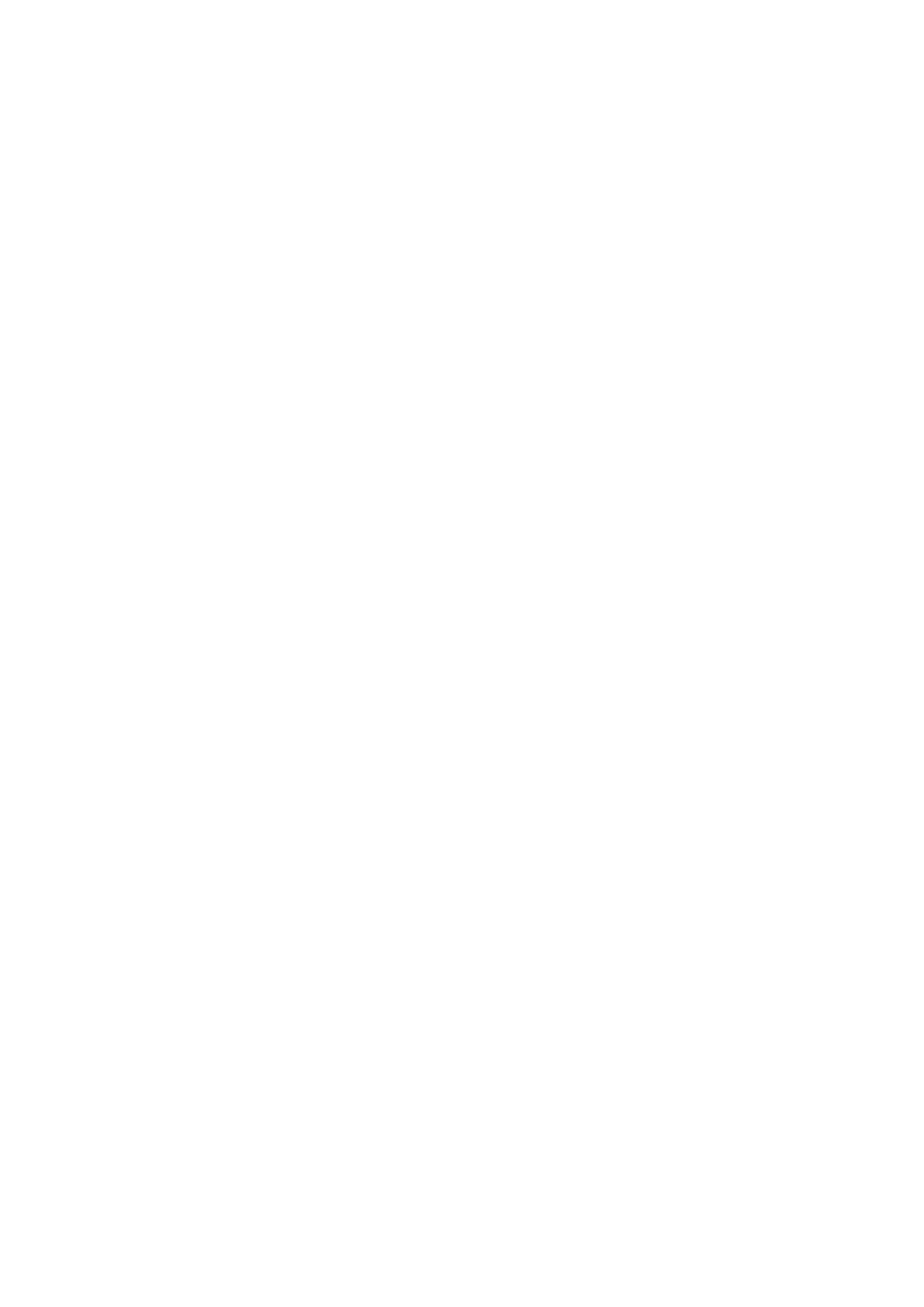| <b>@milapasa</b>                       | PERSONAL DATA PROTECTION AND<br>PROCESSING POLICY                                                                                                                                                                                                                                                                                                                                                                                                                                                                                                                                                                                                                                                                                                                                                                                                                                                                                                                                                                                                                                                                                                                                                                                                                                                | Page: 19/21                                                               |  |
|----------------------------------------|--------------------------------------------------------------------------------------------------------------------------------------------------------------------------------------------------------------------------------------------------------------------------------------------------------------------------------------------------------------------------------------------------------------------------------------------------------------------------------------------------------------------------------------------------------------------------------------------------------------------------------------------------------------------------------------------------------------------------------------------------------------------------------------------------------------------------------------------------------------------------------------------------------------------------------------------------------------------------------------------------------------------------------------------------------------------------------------------------------------------------------------------------------------------------------------------------------------------------------------------------------------------------------------------------|---------------------------------------------------------------------------|--|
| Danışmanlık<br>Anonim Şirketi          | Effective Date of the Document: 01/01/2021<br>Version: [1]                                                                                                                                                                                                                                                                                                                                                                                                                                                                                                                                                                                                                                                                                                                                                                                                                                                                                                                                                                                                                                                                                                                                                                                                                                       | <b>Personal Data</b><br><b>Protection and</b><br><b>Processing Policy</b> |  |
|                                        |                                                                                                                                                                                                                                                                                                                                                                                                                                                                                                                                                                                                                                                                                                                                                                                                                                                                                                                                                                                                                                                                                                                                                                                                                                                                                                  |                                                                           |  |
|                                        | Fulfillment of Employment and Legislation Obligations for<br>٠<br>Employees<br><b>Execution of Side Benefit Processes for Employees</b><br>$\bullet$<br><b>Execution of Audit/Ethics Activities</b><br>$\bullet$<br>Execution of Activities in Compliance with the Legislation<br>٠<br>Execution of Finance and Accounting Procedures<br>٠<br>Execution<br>of<br>Audit/Investigation/Intelligence<br>Internal<br>$\bullet$<br>Activities<br><b>Execution of Tender Processes</b><br>٠<br><b>Planning of Human Resources Processes</b><br>٠<br>Execution/Supervision of Business Activities<br>٠<br><b>Execution of Goods/Services Procurement Processes</b><br>٠<br><b>Execution of Goods/Services Sales Processes</b><br>٠<br>Execution of Goods/Services Production and Operation<br>٠<br>Processes<br><b>Execution of Project Processes</b><br>$\bullet$<br><b>Execution of Risk Management Processes</b><br>٠<br><b>Execution of Contract Processes</b><br>$\bullet$<br><b>Execution of Strategic Planning Activities</b><br>٠<br>Ensuring the Security of Data Controller Operations<br>٠<br><b>Execution of Investment Processes</b><br>$\bullet$<br>Informing<br>Authorized<br>Institutions<br>Persons,<br>and<br>Organizations<br><b>Execution of Management Activities</b><br>$\bullet$ |                                                                           |  |
| <b>Physical Space Security</b><br>Data | Ensuring the Security of Physical Spaces<br>$\bullet$<br>Informing<br>Authorized<br>Persons,<br>$\bullet$<br>Organizations<br><b>Creating and Tracking Guest Records</b><br>$\bullet$                                                                                                                                                                                                                                                                                                                                                                                                                                                                                                                                                                                                                                                                                                                                                                                                                                                                                                                                                                                                                                                                                                            | Institutions<br>and                                                       |  |
| <b>Audio-Visual</b>                    | Ensuring the Security of Movable Property and Resources<br>٠<br>Fulfillment of Employment and Legislation Obligations for                                                                                                                                                                                                                                                                                                                                                                                                                                                                                                                                                                                                                                                                                                                                                                                                                                                                                                                                                                                                                                                                                                                                                                        |                                                                           |  |
| <b>Recording Data</b>                  | $\bullet$<br>Employees                                                                                                                                                                                                                                                                                                                                                                                                                                                                                                                                                                                                                                                                                                                                                                                                                                                                                                                                                                                                                                                                                                                                                                                                                                                                           |                                                                           |  |
|                                        | Execution of Activities in Compliance with the Legislation<br>$\bullet$                                                                                                                                                                                                                                                                                                                                                                                                                                                                                                                                                                                                                                                                                                                                                                                                                                                                                                                                                                                                                                                                                                                                                                                                                          |                                                                           |  |
| <b>Legal Action Data</b>               | <b>Execution of Information Security Processes</b><br>$\bullet$                                                                                                                                                                                                                                                                                                                                                                                                                                                                                                                                                                                                                                                                                                                                                                                                                                                                                                                                                                                                                                                                                                                                                                                                                                  |                                                                           |  |
|                                        | <b>Execution of Finance and Accounting Procedures</b><br>$\bullet$                                                                                                                                                                                                                                                                                                                                                                                                                                                                                                                                                                                                                                                                                                                                                                                                                                                                                                                                                                                                                                                                                                                                                                                                                               |                                                                           |  |
|                                        | <b>Execution of Tender Processes</b><br>$\bullet$                                                                                                                                                                                                                                                                                                                                                                                                                                                                                                                                                                                                                                                                                                                                                                                                                                                                                                                                                                                                                                                                                                                                                                                                                                                |                                                                           |  |
|                                        | <b>Execution of Strategic Planning Activities</b><br>Ensuring the Security of Data Controller Operations<br>٠                                                                                                                                                                                                                                                                                                                                                                                                                                                                                                                                                                                                                                                                                                                                                                                                                                                                                                                                                                                                                                                                                                                                                                                    |                                                                           |  |
|                                        | <b>Execution of Investment Processes</b>                                                                                                                                                                                                                                                                                                                                                                                                                                                                                                                                                                                                                                                                                                                                                                                                                                                                                                                                                                                                                                                                                                                                                                                                                                                         |                                                                           |  |
| <b>Transaction</b><br><b>Security</b>  | <b>Execution of Access Authorizations</b><br>$\bullet$                                                                                                                                                                                                                                                                                                                                                                                                                                                                                                                                                                                                                                                                                                                                                                                                                                                                                                                                                                                                                                                                                                                                                                                                                                           |                                                                           |  |
| Data                                   |                                                                                                                                                                                                                                                                                                                                                                                                                                                                                                                                                                                                                                                                                                                                                                                                                                                                                                                                                                                                                                                                                                                                                                                                                                                                                                  | <b>Execution of Information Security Processes</b>                        |  |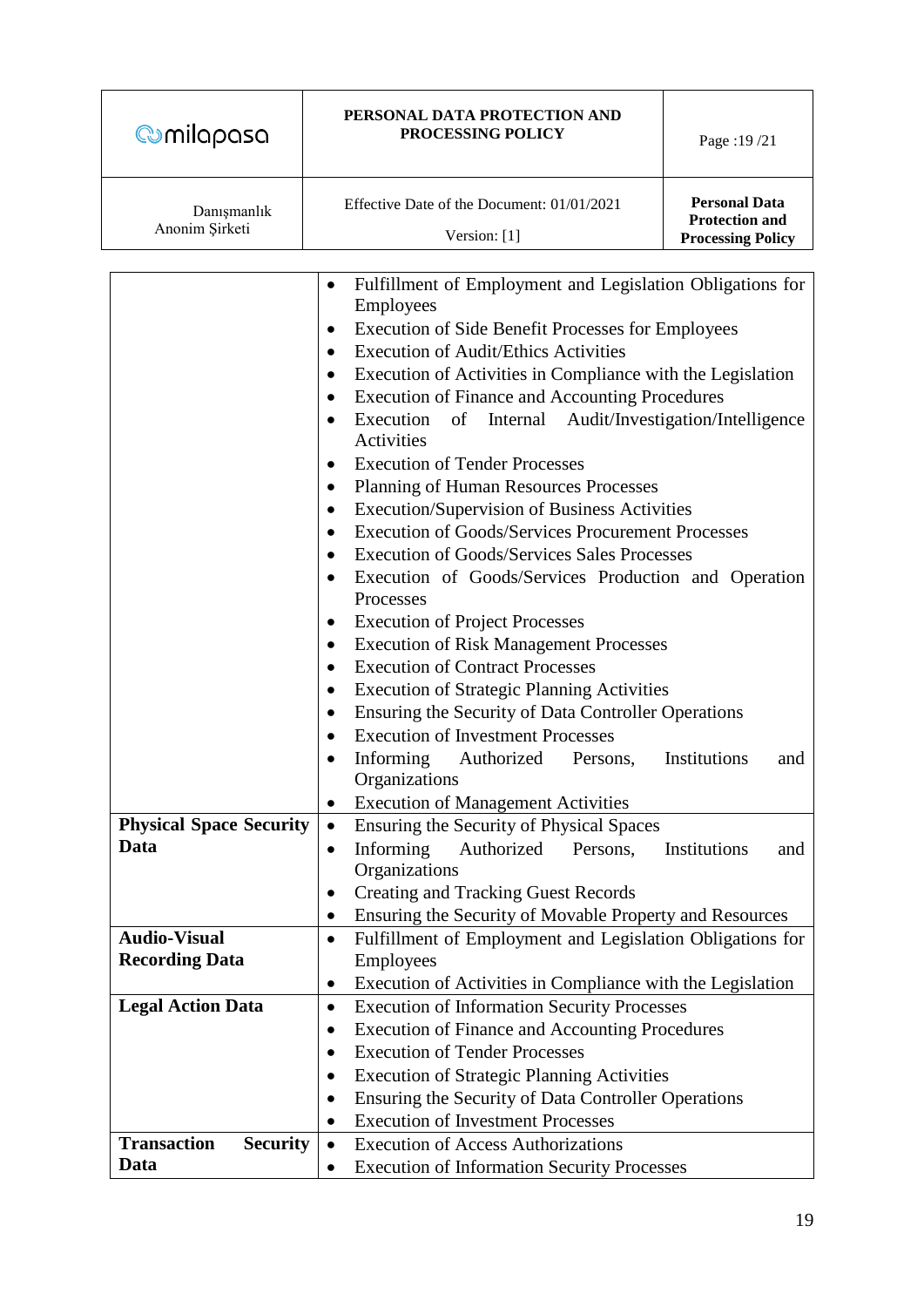| <b>@milapasa</b>                       | PERSONAL DATA PROTECTION AND<br><b>PROCESSING POLICY</b>   | Page: $20/21$                                                             |
|----------------------------------------|------------------------------------------------------------|---------------------------------------------------------------------------|
| Milapasa Danışmanlık<br>Anonim Sirketi | Effective Date of the Document: 01/01/2021<br>Version: [1] | <b>Personal Data</b><br><b>Protection and</b><br><b>Processing Policy</b> |

|                                      | Execution of Activities in Compliance with the Legislation<br>$\bullet$             |  |
|--------------------------------------|-------------------------------------------------------------------------------------|--|
|                                      | Informing<br>Authorized<br>Persons,<br>Institutions<br>and<br>$\bullet$             |  |
|                                      | Organizations                                                                       |  |
| <b>Professional Experience</b>       | <b>Execution of Information Security Processes</b><br>$\bullet$                     |  |
| Data                                 | Execution of Candidate Employee/Intern/Student Selection                            |  |
|                                      | and Placement Processes                                                             |  |
|                                      | Execution of Application Processes<br>for<br>Candidate<br>٠                         |  |
|                                      | Employees                                                                           |  |
|                                      | Fulfillment of Employment and Legislation Obligations for<br>٠                      |  |
|                                      | Employees                                                                           |  |
|                                      | <b>Execution of Training Activities</b>                                             |  |
|                                      | <b>Execution of Assignment Processes</b>                                            |  |
|                                      | <b>Execution of Tender Processes</b>                                                |  |
|                                      | Planning of Human Resources Processes                                               |  |
|                                      | Execution/Supervision of Business Activities                                        |  |
|                                      | <b>Execution of Goods/Services Procurement Processes</b>                            |  |
|                                      | <b>Execution of Project Processes</b>                                               |  |
|                                      | <b>Execution of Contract Processes</b><br>$\bullet$                                 |  |
|                                      | <b>Execution of Management Activities</b><br>$\bullet$                              |  |
| <b>Employees'</b><br><b>Personal</b> | <b>Execution of Information Security Processes</b><br>$\bullet$                     |  |
| Data                                 | Execution of Candidate Employee/Intern/Student Selection<br>$\bullet$               |  |
|                                      | and Placement Processes                                                             |  |
|                                      | Execution<br>of Application Processes<br>for<br>Candidate<br>٠                      |  |
|                                      | Employees                                                                           |  |
|                                      | Fulfillment of Employment and Legislation Obligations for<br>$\bullet$<br>Employees |  |
|                                      | <b>Execution of Access Authorizations</b><br>٠                                      |  |
|                                      | Execution of Activities in Compliance with the Legislation                          |  |
|                                      | $\bullet$<br><b>Execution of Finance and Accounting Procedures</b>                  |  |
|                                      | ٠<br><b>Execution of Assignment Processes</b><br>٠                                  |  |
|                                      | Execution of Internal<br>Audit/Investigation/Intelligence                           |  |
|                                      | Activities                                                                          |  |
|                                      | <b>Execution of Tender Processes</b><br>$\bullet$                                   |  |
|                                      | <b>Planning of Human Resources Processes</b><br>$\bullet$                           |  |
|                                      | Execution/Supervision of Business Activities<br>$\bullet$                           |  |
|                                      | <b>Execution of Occupational Health/Safety Activities</b><br>$\bullet$              |  |
|                                      | <b>Execution of Goods/Services Procurement Processes</b><br>$\bullet$               |  |
|                                      | <b>Execution of Performance Evaluation Processes</b>                                |  |
|                                      | <b>Execution of Project Processes</b><br>$\bullet$                                  |  |
|                                      | Execution of the Wage Policy<br>$\bullet$                                           |  |
|                                      | Ensuring the Security of Data Controller Operations                                 |  |